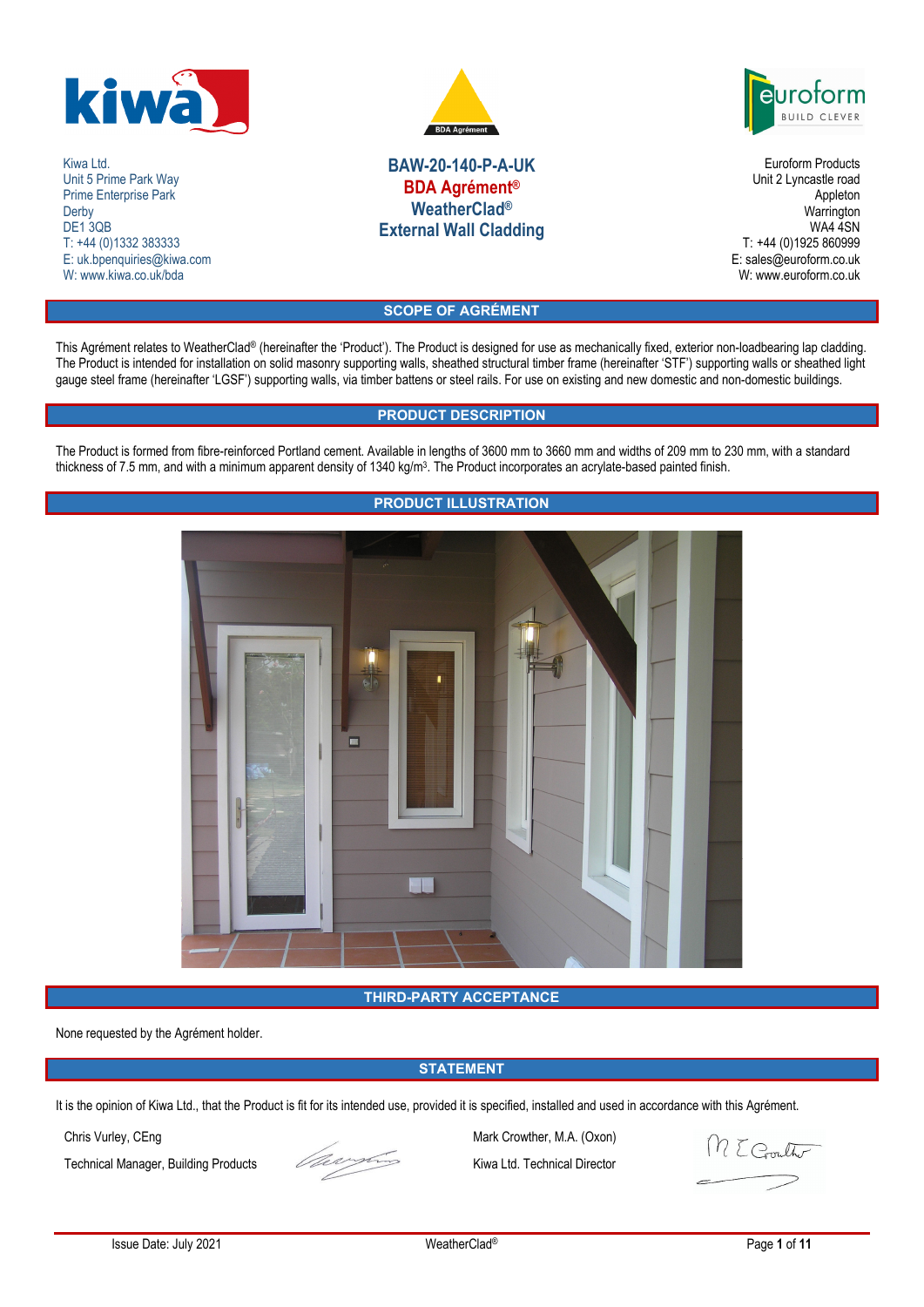### **SUMMARY OF AGRÉMENT**

This document provides independent information to specifiers, building control personnel, contractors, installers and other construction industry professionals considering the fitness for the intended use of the Product. This Agrément covers the following:

- Conditions of use;
- Production Control, Quality Management System and the Annual Verification procedure;
- Product components and ancillary items, points of attention for the Specifier and examples of details;
- **Installation**
- Independently assessed Product characteristics and other information;
- Compliance with national Building Regulations, other regulatory requirements and Third-Party acceptance, as appropriate;
- Sources.

### **MAJOR POINTS OF ASSESSMENT**

**Moisture control** - the Product is not weathertight when installed as lap cladding and shall be used in conjunction with a suitable breather membrane (see section 2.2.9).

**Strength** - the Product can be incorporated in a project-specific design that can resist typical wind actions and impact damage normally encountered in the UK (see section 2.2.10).

**Fire performance** - the Product is classified as European Classification A2-s1, d0, in accordance with BS EN 13501-1 (see section 2.2.11).

**Durability** - when installed and maintained in accordance with the Agrément holder's recommendations and this Agrément, the Product will have a service life expectancy in excess of 30 years (see section 2.2.12).

**UKCA and CE marking** - the Agrément holder has responsibility for conformity marking, in accordance with all relevant British and European Product Standards (see section 2.2.13).

### **CONTENTS**

#### **Chapter 1 - General considerations**

- 1.1 Conditions of use
- 1.2 Production Control and Quality Management System
- 1.3 Annual Verification procedure continuous surveillance

# **Chapter 2 - Technical assessment**

- 2.1 Product components and ancillary items
- 2.2 Points of attention to the Specifier
- 2.3 Examples of typical details
- 2.4 Installation
- 2.5 Independently assessed Product characteristics
- **Chapter 3 CDM, national Building Regulations and Third-Party acceptance**
- 3.1 The Construction (Design and Management) Regulations 2015 and The Construction (Design and Management) Regulations (Northern Ireland) 2016
- 3.2 The national Building Regulations
- 3.3 Third-Party acceptance

### **Chapter 4 - Sources**

#### **Chapter 5 - Amendment history**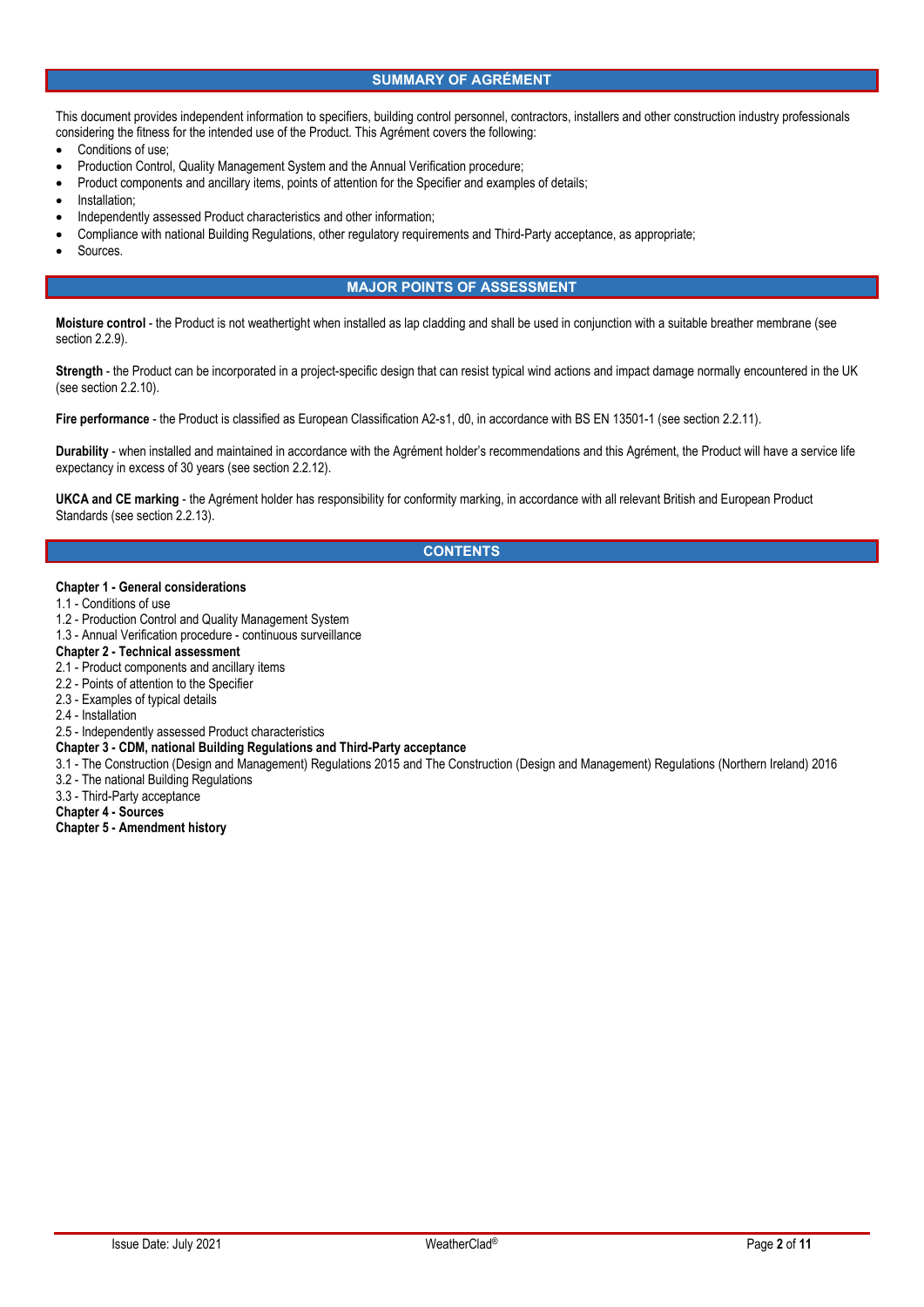### **1.1 - CONDITIONS OF USE**

#### **1.1.1 Design considerations**

See section 2.2.

#### **1.1.2 Application**

The assessment of the Product relates to its use in accordance with this Agrément and the Agrément holder's requirements.

#### **1.1.3 Assessment**

Kiwa Ltd. has assessed the Product in combination with relevant test reports, technical literature, the Agrément holder's quality plan, DoPs and site visit as appropriate.

#### **1.1.4 Installation supervision**

The quality of installation and workmanship must be controlled by a competent person who must be an employee of the installation company.

The Product must be installed strictly in accordance with the instructions of the Agrément holder and the requirements of this Agrément.

#### **1.1.5 Geographical scope**

The validity of this document is limited to England, Wales, Scotland, Northern Ireland and Ireland, with due regard to chapter 3 of this Agrément (CDM, national Building Regulations and Third-Party Acceptance).

#### **1.1.6 Validity**

The purpose of this BDA Agrément® is to provide for well-founded confidence to apply the Product within the Scope described. The validity of this Agrément is three years after the issue date, and as published on www.kiwa.co.uk/bda.

### **1.2 - PRODUCTION CONTROL AND QUALITY MANAGEMENT SYSTEM**

Kiwa Ltd. has determined that the Agrément holder fulfils all obligations in relation to this Agrément, in respect of the Product.

The initial audit demonstrated that the Agrément holder has a satisfactory Quality Management System (QMS) and is committed to continuously improving their quality plan. Document control and record keeping procedures were deemed satisfactory. A detailed Production Quality Specification (PQS) has been compiled to ensure traceability and compliance under the terms of this Agrément.

### **1.3 - ANNUAL VERIFICATION PROCEDURE - CONTINUOUS SURVEILLANCE**

To demonstrate that the Product is in conformity with the requirements of the technical specification described in this Agrément, an Annual Verification procedure has been agreed with the Agrément holder in respect of continuous surveillance and assessment, and auditing of the Agrément holder's QMS.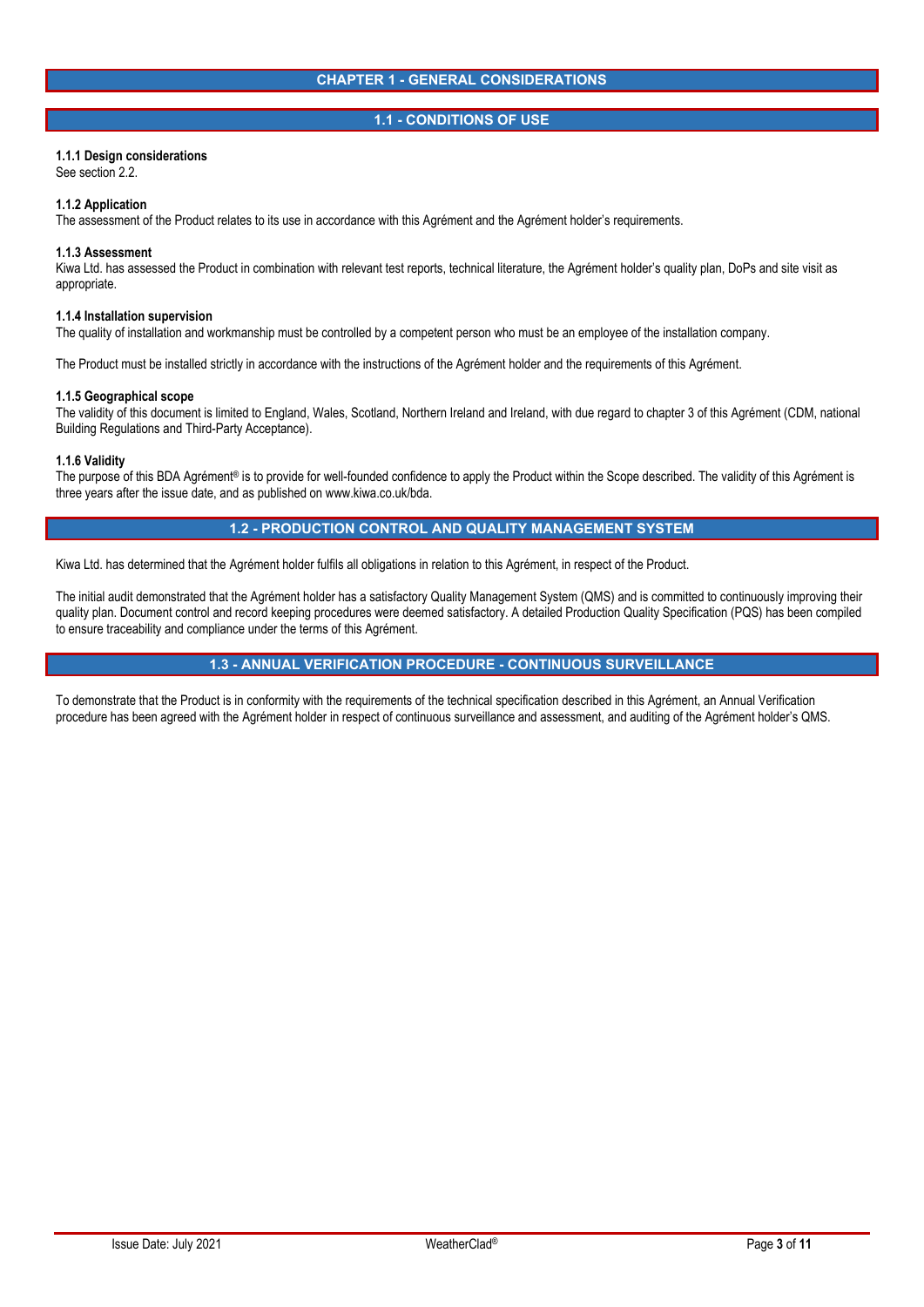### **CHAPTER 2 - TECHNICAL ASSESSMENT**

This Agrément does not constitute a design guide for the Product. It is intended as an assessment of fitness for purpose only.

# **2.1 - PRODUCT COMPONENTS AND ANCILLARY ITEMS**

# **2.1.1 Components included within the scope of this Agrément**

The following components are integral to the use of the Product:

### **Table 1** - Component dimensions and density

| <b>Component</b>         | <b>Description</b>                                                                                                                      | <b>Dimensions</b>                               |
|--------------------------|-----------------------------------------------------------------------------------------------------------------------------------------|-------------------------------------------------|
| WeatherClad <sup>®</sup> |                                                                                                                                         | 3600 mm to 3660 mm length                       |
|                          | Painted, optional wood grain texture, factory finish, Category A, Class 2 cladding plank<br>manufactured in accordance with BS EN 12467 | 209 mm to 230 mm width                          |
|                          |                                                                                                                                         | 7.5 mm thickness                                |
|                          |                                                                                                                                         | 1340 kg/m <sup>3</sup> minimum apparent density |
| mechanical fixings       | grade 304 stainless steel, annular ring nails, for timber frames and timber battens <sup>^</sup>                                        | $2.65$ mm by 50 mm long                         |
|                          | self-drilling 'Wing Teks' Screws C1, for 0.55 mm to 1.60 mm thick LGSF profiles <sup>^</sup>                                            | No.8 by 28 mm long                              |

mechanical fixings of the same or better characteristics (e.g. stiffness, head diameter, shaft diameter and length) can be used

### **2.1.2 Ancillary items falling outside the scope of this Agrément**

Ancillary items detailed in this section may be used in conjunction with the Product but fall outside the scope of this Agrément:

- breather membrane UV durable to BS EN 13859-2 used in conjunction with sheathing on framed applications;
- starter profile and ventilation grille to prevent insects and pests entering through the ventilation gap;
- aluminium finishing profiles for continuity of design (internal and external corners, windows, doors and any other openings);
- timber battens/steel rails used as framing to support the Product at maximum 600 mm centres ensuring the specified fixings are fully embedded into the substrate;
- sheathing board cement bonded particle board (hereinafter 'CBPB'), oriented strand board (hereinafter 'OSB'), or marine-grade plywood. Used in conjunction with LGSF and STF supporting walls;
- touch-up paint to finish screw heads post-installation;
- silicone/flexible sealant.

^

# **2.2 - POINTS OF ATTENTION TO THE SPECIFIER**

#### **2.2.1 Design responsibility**

A Specifier may undertake a project specific design in which case it is recommended that the Specifier co-operates closely with the Agrément holder. The Specifier or installing contractor is responsible for the final as-built design.

### **2.2.2 Applied building physics (heat, air, moisture)**

A competent Specialist shall check the physical behaviour of a project specific design incorporating the Product and if necessary can offer advice in respect of improvements to achieve the final specification. The Specialist can be either a qualified employee of the Agrément holder or a suitably qualified consultant (in which case it is recommended that the consultant Specialist co-operates closely with the Agrément holder).

### **2.2.3 General design considerations**

The Product shall be fixed to a structurally adequate solid masonry supporting wall, sheathed LGSF supporting wall or sheathed STF supporting wall. The supporting wall shall:

satisfy the requirements of the national Building Regulations;

- be watertight;
- be as airtight as possible.

Assessment of the structural performance of the Product shall be carried out by the Agrément holder to confirm that the Product can resist the design impact, dead and wind loads, can safely transfer loads to a building and can accommodate all anticipated thermal movements without damage. Deflection shall be limited to prevent damage of the Product.

Sheathed LGSF supporting walls shall be:

- designed in accordance with BS EN 1993-1-1 and BS EN 1993-1-3;
- constructed from members not less than 1.2 mm thick with a minimum flange length of 50 mm.

Sheathed STF supporting walls shall be:

- designed in accordance with BS EN 1995-1-1 and BS EN 14081-1;
- constructed from members not less than 37 mm thick with a minimum width of 72 mm, preservative treated in accordance with BS 8417. Also refer to NHBC Standards, Part 3 General, Chapter 3.3 Timber preservation (natural solid timber) for guidance on recommended timber preservation.

LGSF and STF supporting walls shall be sheathed with CBPB, OSB, or marine-grade plywood:

- CBPB shall be:
	- $\circ$  a minimum thickness of 10 mm;
	- o manufactured in accordance with BS EN 12467 or BS EN 634-2.
- OSB shall be:
	- o a minimum thickness of 11 mm;
	- o manufactured in accordance with BS EN 300.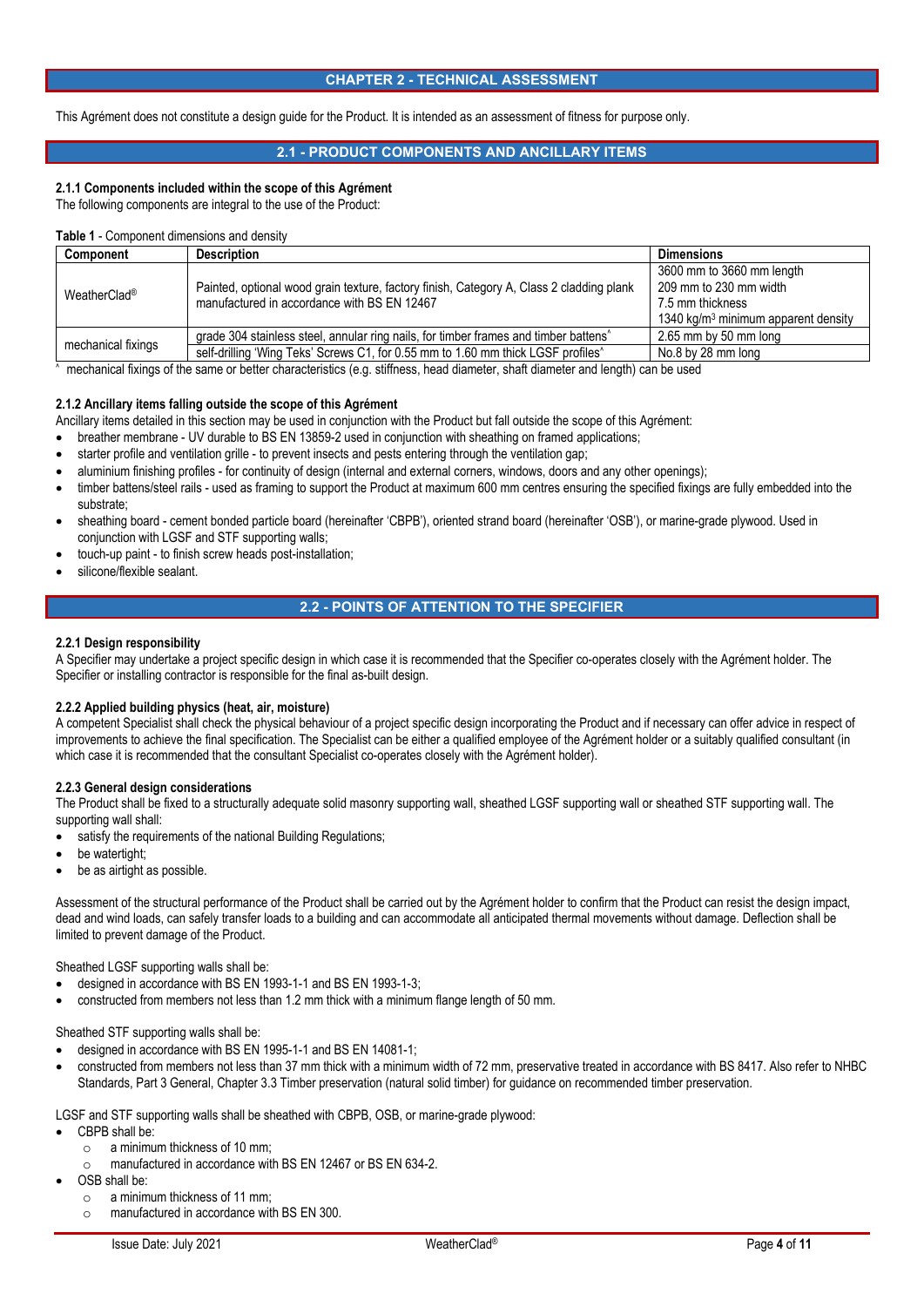- marine-grade plywood shall be:
	- o a minimum thickness of 12 mm;
	- o manufactured in accordance with BS EN 313-1.

Sheathing boards shall be classified as European Classification A1 or A2-s1, d0, in accordance with BS EN 13501-1, when the height of the project-specific design is over:

- 18 m in England, Wales and Northern Ireland;
- 11 m in Scotland.

The Product shall be secured to the supporting wall with fixings that pass through the subframe comprising timber battens/steel rails that form the cavity between the supporting wall and the Product.

Timber battens shall be preservative treated and have minimum dimensions of 15 mm by 50 mm.

A ventilated and drained cavity shall be specified between a breather membrane and the Product in accordance with BS 5250. The depth of the cavity shall be a minimum of 15 mm with a minimum 1500 mm<sup>2</sup> of ventilation apertures per metre of wall length at the building base profile and at the roof edge.

All ventilation openings around the periphery of the Product shall be suitably protected with a ventilation protection mesh or a perforated sheet or similar, to prevent the ingress of birds, vermin and insects.

### **2.2.4 Project specific design considerations**

A pre-installation survey is required for the installation of the Product - see section 2.4.3.

### **2.2.5 Permitted applications**

Only applications designed according to the specifications given in this Agrément are permitted; in each case the Specifier will have to co-operate closely with the Agrément holder.

### **2.2.6 Installer competence level**

The Product must be installed strictly in accordance with the instructions of the Agrément holder and the requirements of this Agrément.

Installation can be undertaken by competent persons experienced in this sort of work.

### **2.2.7 Delivery, storage and site handling**

The Product is delivered to site in suitable packaging, that bears the Product name, the Agrément holder's name and the BDA Agrément® logo incorporating the number of this Agrément.

Store the Product in accordance with the Agrément holder's requirements. Particular care must be taken to:

- avoid exposure to direct sunlight for extended periods of time;
- avoid exposure to high or low temperatures for extended periods of time:
- store in a well-ventilated covered area to protect from rain, frost and humidity;
- store away from possible ignition sources.

### **2.2.8 Maintenance and repair**

Once installed, the Product requires regular maintenance. For 60-year durability, a bespoke extended repair and maintenance protocol will apply. For advice in respect of repair and maintenance, consult the Agrément holder.

If the Product becomes damaged, it shall be replaced as soon as possible.

### **Performance factors in relation to the Major Points of Assessment**

### **2.2.9 Moisture control**

When installed on sheathed STF or LGSF supporting walls, the Product shall be backed with a breather membrane acting as a vapour-permeable barrier. When installed on fully watertight solid masonry supporting walls it is also recommended to use a breather membrane.

The Product shall be installed such that horizontal lapped joints between the Product components will allow minimal water to enter the cavity. The cavity is ventilated and drained to prevent moisture build-up caused by wind-driven rain, rain and condensation.

The ventilated and drained cavity between the Product and the supporting wall shall be in accordance with the requirements of NHBC Standards, Part 6 Superstructure (excluding roofs), Chapter 6.9 Curtain walling and cladding.

### **2.2.10 Strength**

Wind actions shall be calculated in accordance with BS EN 1991-1-4. Due consideration shall be given to locations with high pressure coefficients, as additional fixings may be necessary. A wind load partial safety factor of 1.5 is recommended to be used to determine the ultimate wind load to be resisted by the Product, in accordance with BS EN 1990.

The supporting wall shall have sufficient strength to withstand all dead loads from wind and racking. No contribution from the Product may be assumed in this regard.

The strength of the supporting wall shall be verified by a suitably qualified engineer. The project-specific design shall ensure that the Product and subframe attachment to the supporting wall has adequate fixing pull-out capacity for the calculated wind loads.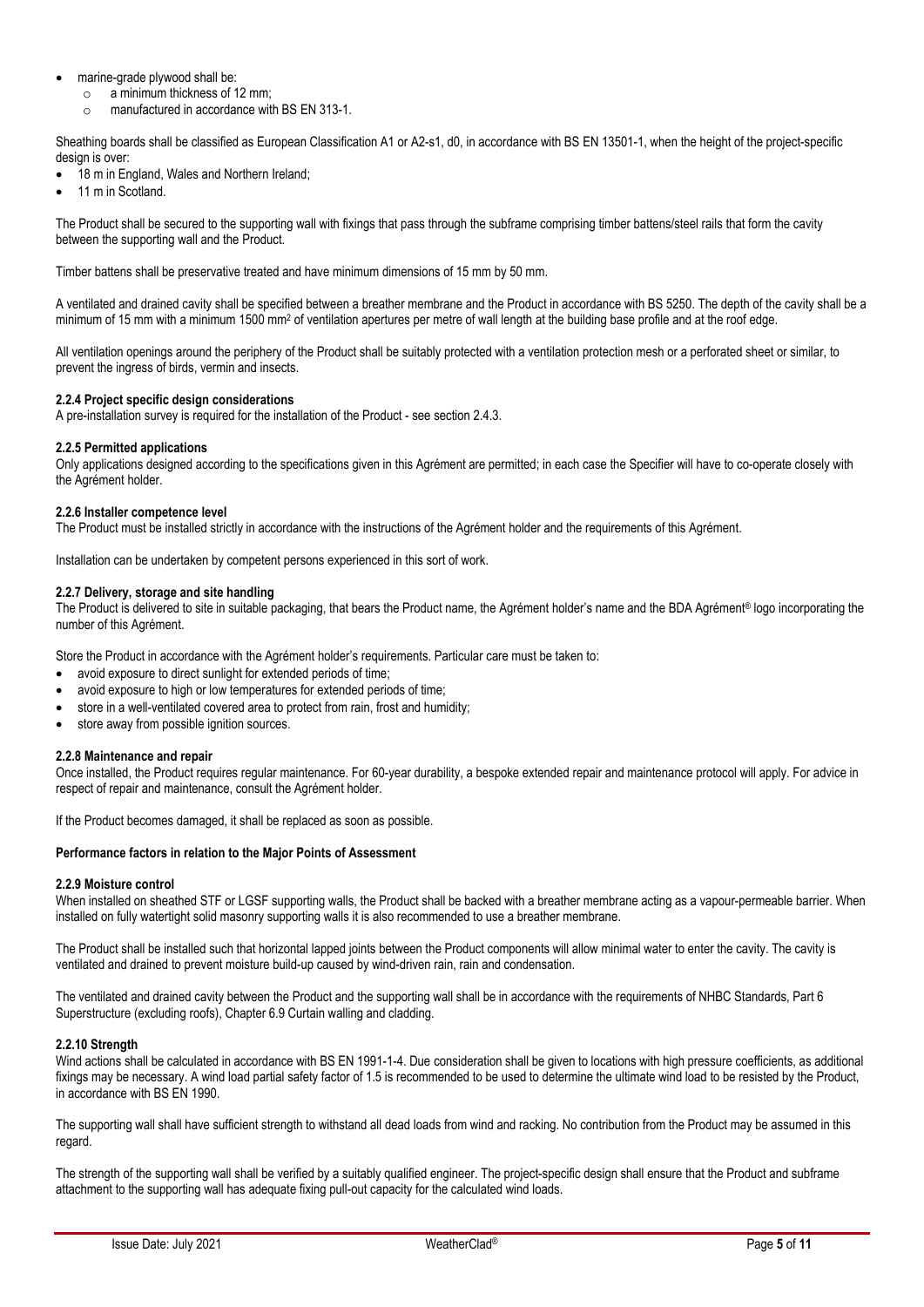Timber battens/steel rails shall be fixed into the sheathing board and/or existing studwork of STF or LGSF with fixings that achieve a minimum pull-out of 0.7 kN (subject to wind load calculations).

The design of sheathed STF and LGSF supporting walls shall be in accordance with the relevant codes and Standards so as to limit mid-span deflections to L/200 and cantilever deflections to L/150.

The Product has been tested for:

- dynamic wind uplift load (suction) resistance and mechanical strength in accordance with ETAG 034. See section 2.5.2 in this Agrément for details;
- pull through resistance of timber fasteners in accordance with methodology based on BS EN 1383. See section 2.5.2 in this Agrément for details.

For hard and soft body impact resistance, the Product is classified as Category III and IV as defined in ETAG 034, Part 1. As such its use is limited to Use Categories III and IV shown below:

- I a zone readily accessible at ground level to the public and vulnerable to hard-body impacts but not subjected to abnormally rough use;
- II a zone liable to impacts from thrown or kicked objects, but in public locations where the height of the kit will limit the size of the impact; or at lower levels where access to the building is primarily to those with some incentive to exercise care;
- III a zone not likely to be damaged by normal impacts caused by people or by thrown or kicked objects;
- IV a zone out of reach from ground level.

### **2.2.11 Fire performance**

The Product is classified as European Classification A2-s1, d0, in accordance with BS EN 13501-1, when the Product is supplied with a painted finish.

LGSF supporting walls, steel rails and stainless-steel fixings are classified as non-combustible in accordance with the relevant national Building Regulations.

STF supporting walls and timber battens are not classified as non-combustible or of limited combustibility in accordance with the relevant national Building Regulations.

When the Product is fixed to a LGSF supporting wall with steel rails there are no restrictions on building height or distance to boundaries under the national Building Regulations.

When the Product is fixed to a STF supporting wall there are no restrictions on distance to boundaries, however, restrictions apply to building height under the national Building Regulations; the Product may be specified for use up to and including 18 m in height In England, Wales, Northern Ireland and Scotland.

Cavity fire barriers must be installed in the cavity behind the cladding as advised in BRE Report 135 and as required under the national Building Regulations.

Designers shall refer to the relevant national Building Regulations and guidance for detailed conditions of use, particularly in respect of requirements for substrate fire performance, cavity closers and barriers, fire stopping of service penetrations and combustibility limitations for other materials and components used in the overall wall construction.

### **2.2.12 Durability**

The Product will have a service life durability in excess of 30 years.

### **2.2.13 UKCA and CE marking**

The harmonised European standard for the Product is BS EN 12467.

### **2.3 - EXAMPLES OF TYPICAL DETAILS**

#### **Diagram 1** - Typical construction detail

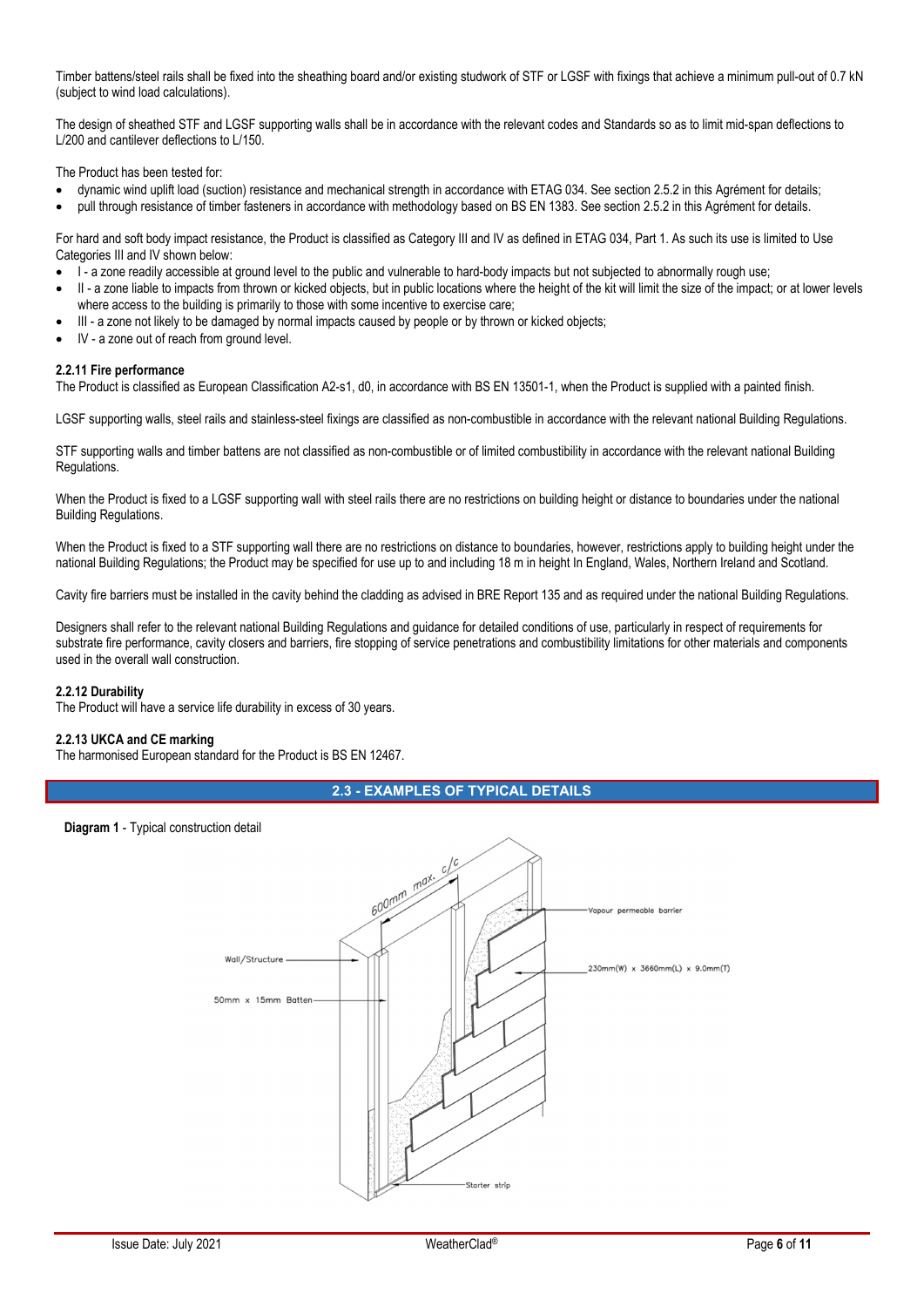### **2.4 - INSTALLATION**

The Product must be installed strictly in accordance with the instructions of the Agrément holder and the requirements of this Agrément.

**2.4.1 Installer competence level**  See section 2.2.6.

**2.4.2 Delivery, storage and site handling**  See section 2.2.7.

### **2.4.3 Project specific installation considerations**

A pre-installation survey is required for the installation of the Product.

The project-specific design has been determined from a pre-installation survey.

A specification has been prepared for each elevation of the building indicating where appropriate:

- damp-proof course (DPC) level, the position of base rail, water deflection beads/battens/channels, expansion joints and weather seals;
- detailing around windows, doors, etc.;
- identification of services and any fittings requiring removal or alteration to facilitate installation of the Product;
- identification of areas where silicone/flexible sealants must be used.

Fixing pull-out tests of the supporting wall shall be undertaken to determine pull-out strength values (see section 2.2.10). Testing shall be in accordance with the Construction Fixings Association Guidance Note: Procedure for Site Testing Construction Fixings; pull-out test loads must be 2.5 x design load. Pull-out resistance strengths of the supporting wall, timber battens/steel rails and sheathing board fixings shall be verified by a competent person and shown to be adequate before installation of the Product.

Subsequent project-specific design considerations include confirmation that existing supporting walls:

- exhibit no signs of existing rising damp and that there are no signs of damp on the inner face of the supporting wall, other than those caused solely by condensation;
- are structurally sound, in a good state of repair and show no evidence of rain or frost damage;
- are watertight, clean, and meet the requirements of the relevant Standards and national Building Regulations for airtightness.

#### **2.4.4 Preparation**

The following considerations apply prior to commencement of the work:

- supporting framing components shall have adequate strength to resist applied wind loads;
- at joints, battens shall be wide enough to ensure that the minimum edge fixing distances of the Product can be maintained.

The following works must be undertaken prior to the installation of the Product:

- the sub-frame shall be adequately fixed to support the Product in accordance with this Agrément and the Agrément holder's instructions;
- cutting of the Product can be performed using a circular saw. For recommended blade diameters, consult the Agrément holder.

### **2.4.5 Outline installation procedure**

The detailed installation sequence can be found in full in the Agrément holder's Installation Manual.

The key sequence for installation is:

- fix the base plate (also known as a starter profile/strip) to the timber battens/steel rails;
- fix end and corner profiles to all openings;
- place base panels on the starter profile and fix to the timber battens/steel rails;
- place spacers between joints as a guide for alignment;
- place the Product on the spacers and fix to the timber battens/steel rails allowing a 30 mm overlap of the lower edge over the previous row;
- install subsequent courses of the Product as above with ends staggered;
- at the top of the supporting wall, install a ventilation grille allowing for a 10 mm gap between the upper Product component and soffit Product component.

### **2.4.6 Finishing**

The following finishing is required upon completion of the installation:

at the top of the wall, the top fixings will be visible. Colour-matched screws are recommended, alternatively, touch-up paint can be used to hide the fixings.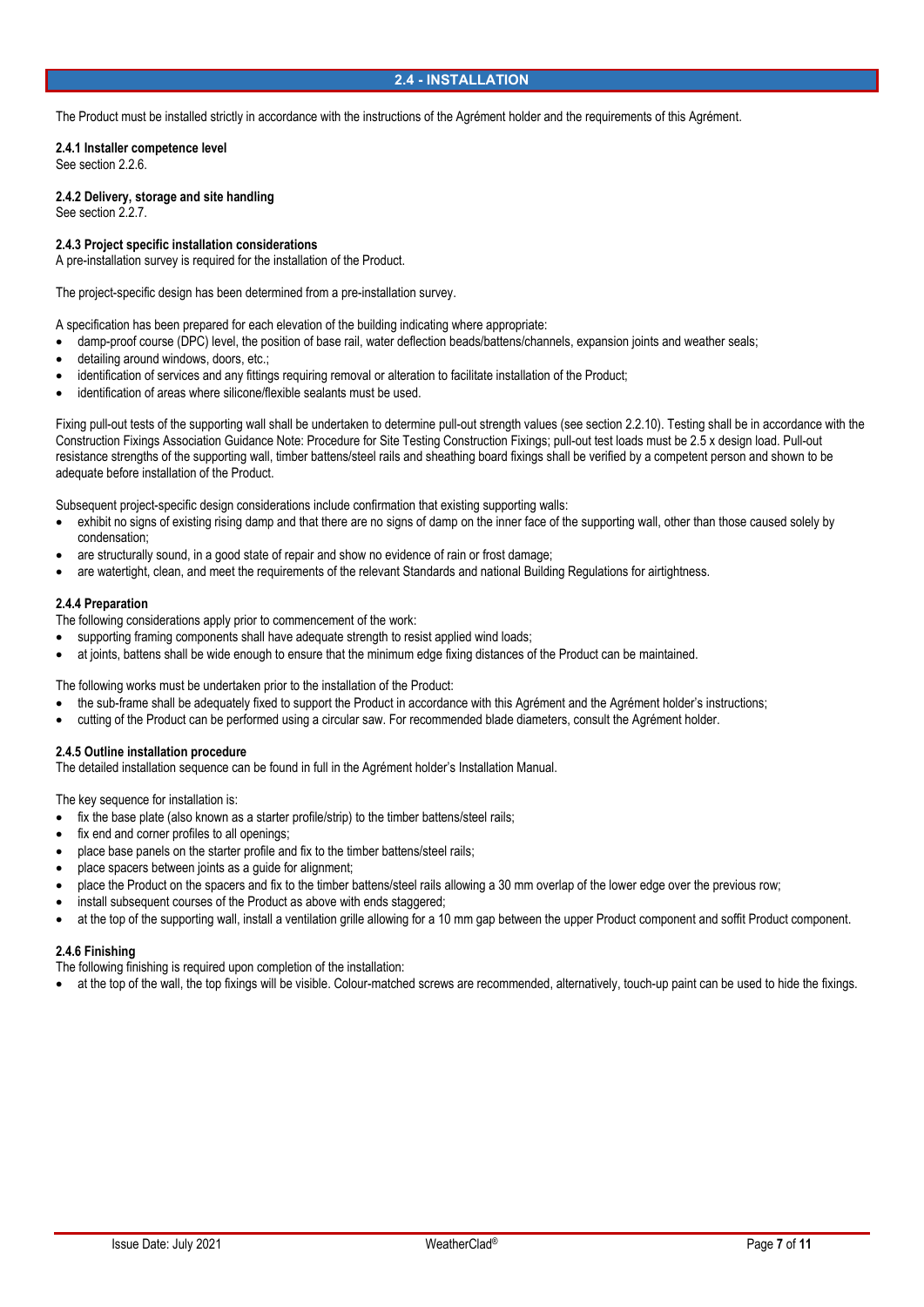# **2.5 - INDEPENDENTLY ASSESSED PRODUCT CHARACTERISTICS**

# **2.5.1 Moisture control**

| Test                                                                | ⊺est standard         | Result            | <b>Units</b> |
|---------------------------------------------------------------------|-----------------------|-------------------|--------------|
| Wate.<br>∵vapour resistance factor (<br>-611                        | 12572<br>EN ISO<br>BS |                   |              |
| <br>Wate.<br>็วn - equivalent air layer thickness (Sd)<br>diffusion |                       | 70<br><b>v.IL</b> | m            |

# **2.5.2 Strength**

i

| <b>Test</b>                                 | <b>Test Standard</b>  | Result                  | <b>Units</b>       |
|---------------------------------------------|-----------------------|-------------------------|--------------------|
| Design wind load resistance                 | ETAG 034              | $1.33$ <sup>ii</sup>    | kN/m <sup>2</sup>  |
|                                             | <b>BS EN 1383</b>     | 591.3                   | N (mean)           |
| Pull through resistance of timber fasteners |                       | 511.36iii               | N (characteristic) |
|                                             |                       | 214.97iv                | N (design)         |
| Mean bending strength (wet)                 | <b>BS EN 12467</b>    | $12.8 \times 10^{3}$    | kN/m <sup>2</sup>  |
| Mean modulus of elasticity (wet)            |                       | $5.44 \times 10^{6}$    | kN/m <sup>2</sup>  |
| Hard and soft body impact                   | ISO 7892 and ETAG 034 | Use Category III and IV |                    |

values for solid masonry walls with vertical timber battens of 38 mm x 47 mm at 600 mm centres, and 50 x 2.65 mm grade 304 stainless steel annular ring nails

ii includes partial factor of 1.5

iii calculated in accordance with BS EN 1990

iv includes partial factor of 2.4

#### **2.5.3 Fire performance**

| <b>Test</b>                                                    | .<br>uandaru -              | Result                       |
|----------------------------------------------------------------|-----------------------------|------------------------------|
| -<br>e classification<br>Kea<br><b>TIFE</b><br>: tion.<br>- 19 | $-0$<br>DС<br>.<br>ັບບ<br>. | $\sim$<br>.,<br>uu<br>∼<br>. |

# **2.5.4 Other product characteristics**

| Test                     | Test standard      | <b>Result</b> | <b>Units</b>      |
|--------------------------|--------------------|---------------|-------------------|
| Freeze-thaw, RL          |                    | 1.04          |                   |
| Warm water, RL           | <b>BS EN 12467</b> | 11.,          |                   |
| Soak-dry, RL             |                    | 0.90          |                   |
| Minimum apparent density |                    | 1340          | kq/m <sup>3</sup> |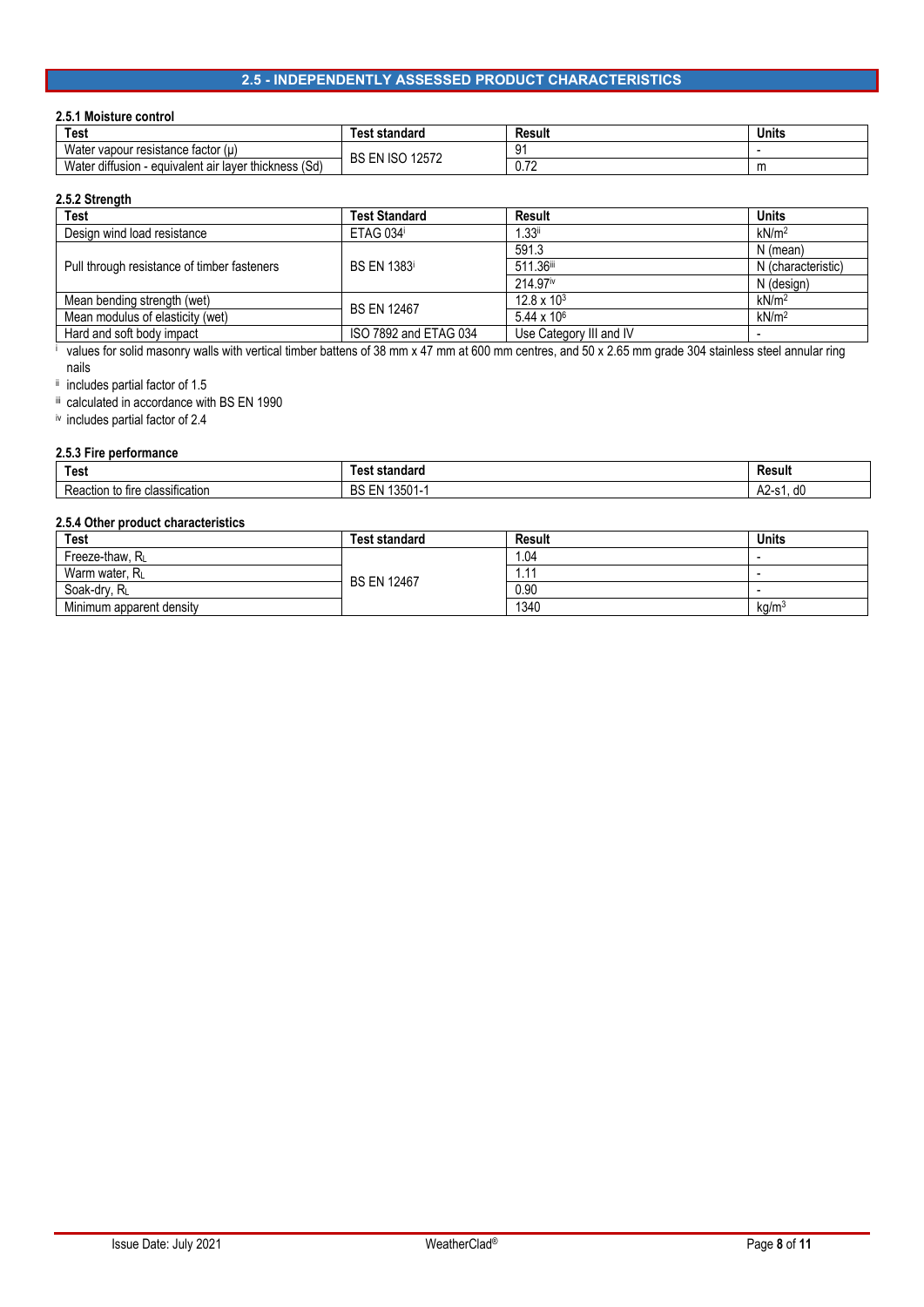### **CHAPTER 3 - CDM, NATIONAL BUILDING REGULATIONS AND THIRD-PARTY ACCEPTANCE**

### **3.1 - THE CONSTRUCTION (DESIGN AND MANAGEMENT) REGULATIONS 2015 AND THE CONSTRUCTION (DESIGN AND MANAGEMENT) REGULATIONS (NORTHERN IRELAND) 2016**

Information in this Agrément may assist the client, Principal Designer/CDM co-ordinator, designer and contractors to address their obligations under these Regulations.

# **3.2 - THE NATIONAL BUILDING REGULATIONS**

In the opinion of Kiwa Ltd., the Product, if installed and used in accordance with Chapter 2 of this Agrément, can satisfy or contribute to satisfying the relevant requirements of the following national Building Regulations.

# **3.2.1 - ENGLAND THE BUILDING REGULATIONS 2010 AND SUBSEQUENT AMENDMENTS**

- A1(1)(2) Loading the Product can sustain and transmit combined dead, imposed and wind loads to the ground via a supporting wall
- B3(4) Internal fire spread the Product can contribute to satisfying this Requirement
- B4(1) External fire spread the Product can contribute to satisfying this Requirement
- C2(b) Resistance to moisture the Product, when used in conjunction with a breather membrane, can adequately protect walls from precipitation including wind-driven spray
- Regulation 7(1) Materials and workmanship the Product is manufactured from suitably safe and durable materials for its application and can be installed to give a satisfactory performance
- Regulation 7(2) Materials and workmanship the Product can contribute to satisfying this Requirement

#### **3.2.2 - WALES THE BUILDING REGULATIONS 2010 AND SUBSEQUENT AMENDMENTS**

- A1(1)(2) Loading the Product can sustain and transmit combined dead, imposed and wind loads to the ground via a supporting wall
- B3(4) Internal fire spread the Product can contribute to satisfying this Requirement
- B4(1) External fire spread the Product can contribute to satisfying this Requirement
- C2(b) Resistance to moisture the Product, when used in conjunction with a breather membrane, can adequately protect walls from precipitation including wind-driven spray
- Regulation 7(1) Materials and workmanship the Product is manufactured from suitably safe and durable materials for its application and can be installed to give a satisfactory performance
- Regulation 7(2) Materials and workmanship the Product can contribute to satisfying this Requirement

### **3.2.3 - SCOTLAND THE BUILDING (SCOTLAND) REGULATIONS 2004 AND SUBSEQUENT AMENDMENTS**

### **3.2.3.1 Regulations 8(1)(2) Durability, workmanship and fitness of materials**

- The Product is manufactured from acceptable materials and is adequately resistant to deterioration and wear under normal service conditions
- **3.2.3.2 Regulation 9 Building standards construction**
- 1.1(a)(b) Structure the Product can sustain and transmit combined dead, imposed and wind loads to the ground via a supporting wall
- 2.4 Cavities the Product can inhibit the unseen spread of fire and smoke within concealed spaces
- 2.6 Spread to neighbouring buildings the Product can inhibit the spread of fire to neighbouring buildings
- 2.7 Spread on external walls the Product can inhibit the spread of fire on the external walls of a building
- 2.8 Spread from neighbouring buildings the Product can inhibit the spread of fire to a building
- 3.10 Precipitation the Product, when used in conjunction with a breather membrane, can resist precipitation penetrating to the inner face of a building
- 7.1(a)(b) Statement of sustainability the Product can contribute to satisfying the relevant Requirements of Regulation 9, Standards 1 to 6, and therefore will contribute to a construction meeting a bronze level of sustainability as defined in this Standard; in addition, the Product can contribute to a construction meeting a higher level of sustainability as defined in this Standard

### **3.2.3.3 Regulation 12 Building standards - conversions**

All comments given under Regulation 9 also apply to this Regulation, with reference to Schedule 6

### **3.2.4 - NORTHERN IRELAND**

# **THE BUILDING REGULATIONS (NORTHERN IRELAND) 2012 AND SUBSEQUENT AMENDMENTS**

- 23(a)(b) Fitness of materials and workmanship the Product is of a suitable nature and quality in relation to the purposes it is intended for and the conditions of its use
- 28(b) Resistance to moisture and weather the Product, when used in conjunction with a breather membrane, can prevent the passage of moisture from the weather
- 30(a) Stability the Product can sustain and transmit combined dead, imposed and wind loads safely to the ground
- 35(4) Internal fire spread the Product can inhibit the unseen spread of fire and smoke within concealed spaces
- 36(a) External fire spread the Product can resist the spread of fire over it and from one building to another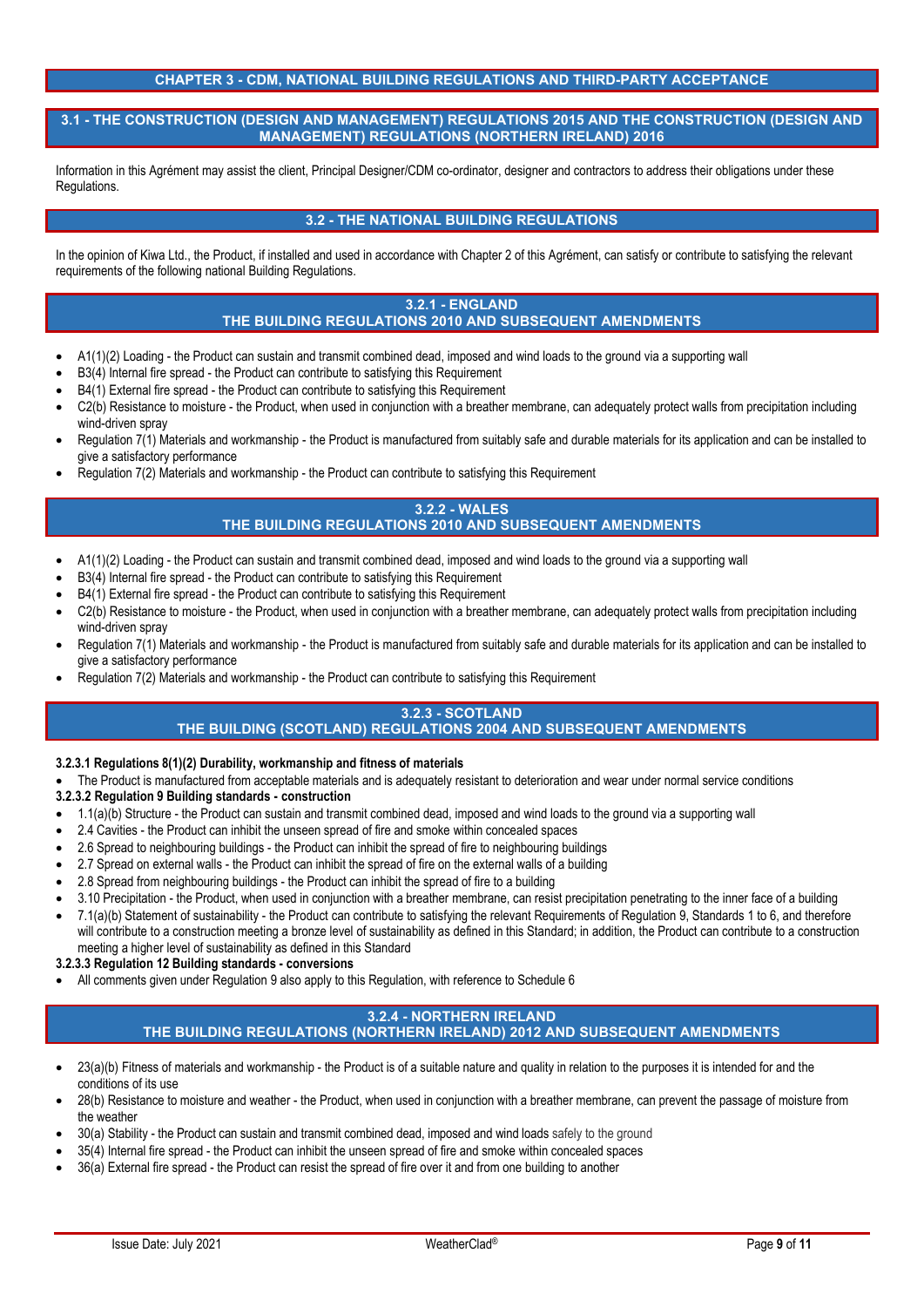# **3.2.5 - IRELAND BUILDING REGULATIONS 1997 AND SUBSEQUENT AMENDMENTS**

In order to demonstrate compliance with Irish Building Regulations this BDA Agrément® certifies that the Product complies with the requirements of a recognised document and indicates it is suitable for its intended purpose and use:

- A1(1)(2) Loading the Product can sustain and transmit combined dead, imposed and wind loads to the ground via a supporting wall
- B3(3) Internal fire spread the Product can contribute to satisfying this Requirement
- B4 External Fire Spread the Product can contribute to satisfying this Requirement
- B9 External Fire Spread the Product can contribute to satisfying this Requirement
- C4 Resistance to weather and ground moisture the Product, when used in conjunction with a breather membrane, can adequately protect walls from precipitation including wind-driven spray
- D1 Materials and workmanship the Product, when installed in accordance with this Agrément, can meet the relevant Requirements, is manufactured from suitably safe and durable materials for its application and can be installed to give a satisfactory performance

# **3.3 - THIRD-PARTY ACCEPTANCE**

None requested by the Agrément holder.